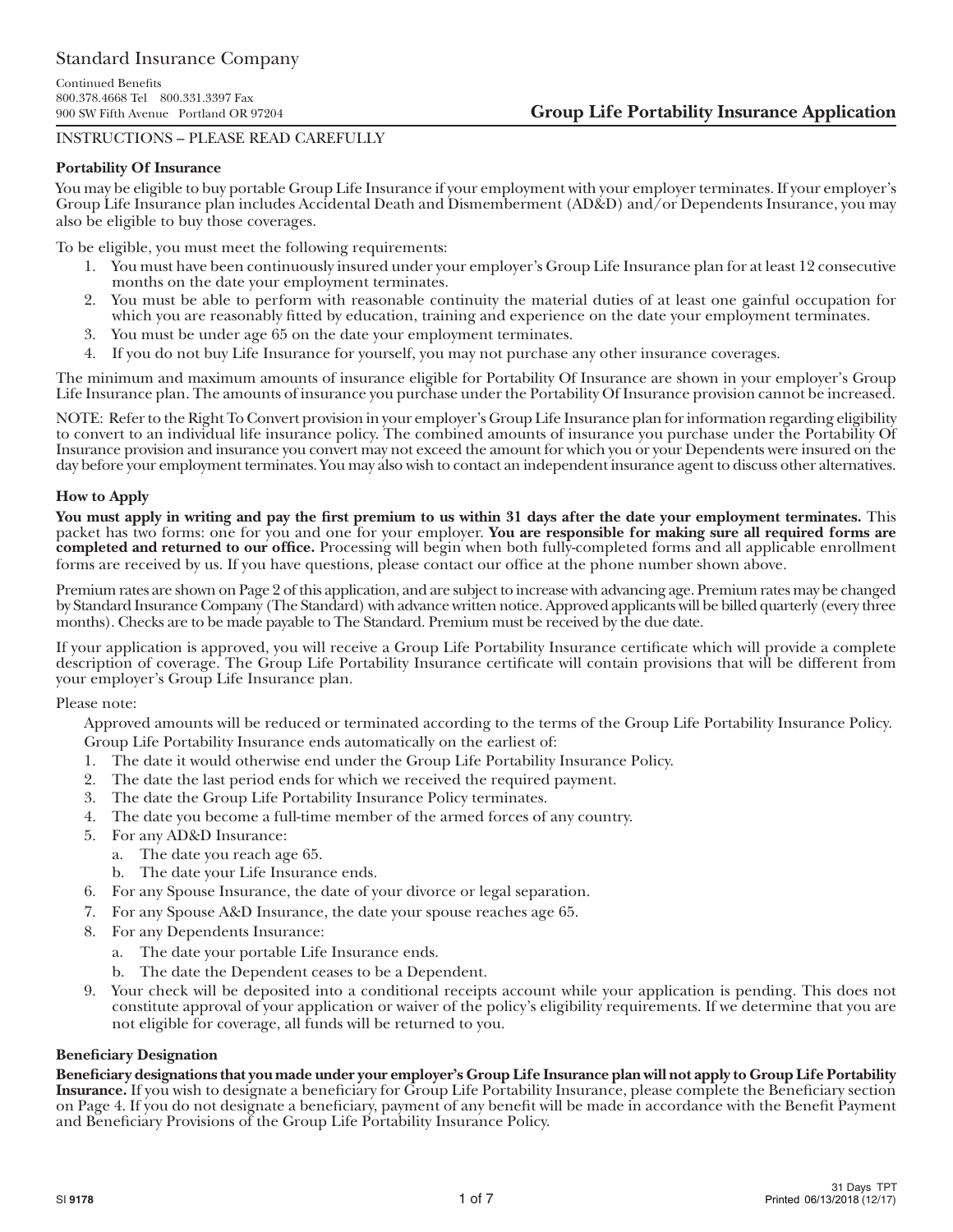# **Premium Computation Worksheet**

**Reset**

# **GROUP LIFE and, if applicable, DEPENDENTS LIFE INSURANCE**

|    | Monthly Premium Rates for Member & Spouse per \$1,000 of Insurance |                                       |                     |        |                    |  |  |
|----|--------------------------------------------------------------------|---------------------------------------|---------------------|--------|--------------------|--|--|
|    | <u>Age</u>                                                         |                                       |                     |        |                    |  |  |
|    | (on last birthday)                                                 | <b>Non-Tobacco Rate</b>               | <b>Tobacco Rate</b> |        |                    |  |  |
|    | $0 - 34$                                                           | \$0.16                                | \$0.22              |        |                    |  |  |
|    | 35-39                                                              | 0.17                                  | 0.24                |        |                    |  |  |
|    | $40 - 44$                                                          | 0.23                                  | 0.34                |        |                    |  |  |
|    | 45-49                                                              | 0.39                                  | 0.56                |        |                    |  |  |
|    | 50-54                                                              | 0.56                                  | 0.81                |        |                    |  |  |
|    | 55-59                                                              | 0.97                                  | 1.38                |        |                    |  |  |
|    | 60-64                                                              | 1.47                                  | 2.09                |        |                    |  |  |
|    | 65-69                                                              | 2.87                                  | 3.98                |        |                    |  |  |
|    | 70-74                                                              | 4.70                                  | 6.31                |        |                    |  |  |
|    | 75-79                                                              | 6.99                                  | 9.05                |        |                    |  |  |
|    | $80+$                                                              | 12.82                                 | 16.00               |        |                    |  |  |
|    |                                                                    |                                       | Member              | Spouse | Child              |  |  |
| 1. | Age                                                                |                                       |                     |        |                    |  |  |
| 2. |                                                                    | Monthly Rate for age from above table |                     |        | \$0.16 per \$1,000 |  |  |
| 3. | Amount of Insurance                                                |                                       |                     |        |                    |  |  |
| 4. | Divide Line 3 by 1,000                                             |                                       |                     |        |                    |  |  |
| 5. | Multiply Line 4 by Line 2                                          |                                       |                     |        |                    |  |  |
| 6. | Add all amounts in Line 5 to arrive at Monthly Premium Amount $\$  |                                       |                     |        |                    |  |  |

#### **GROUP ACCIDENTAL DEATH AND DISMEMBERMENT (AD&D) INSURANCE (if applicable)**

| Monthly Premium Rate is \$0.04 per \$1,000 of AD&D Insurance |                                                                   | Member | Spouse | Child |
|--------------------------------------------------------------|-------------------------------------------------------------------|--------|--------|-------|
| Amount of Insurance from Line 3<br>a.                        |                                                                   |        |        |       |
| Divide Line a by \$1,000<br>b.                               |                                                                   |        |        |       |
| C.                                                           | Multiply Line b by \$0.04 to arrive at Monthly Premium Amount $\$ |        |        |       |

#### **TOTAL PREMIUM DUE**

Add Line 6 to Line c above (if applicable)  $\$$ **Multiply by 3** to arrive at TOTAL QUARTERLY PREMIUM DUE \$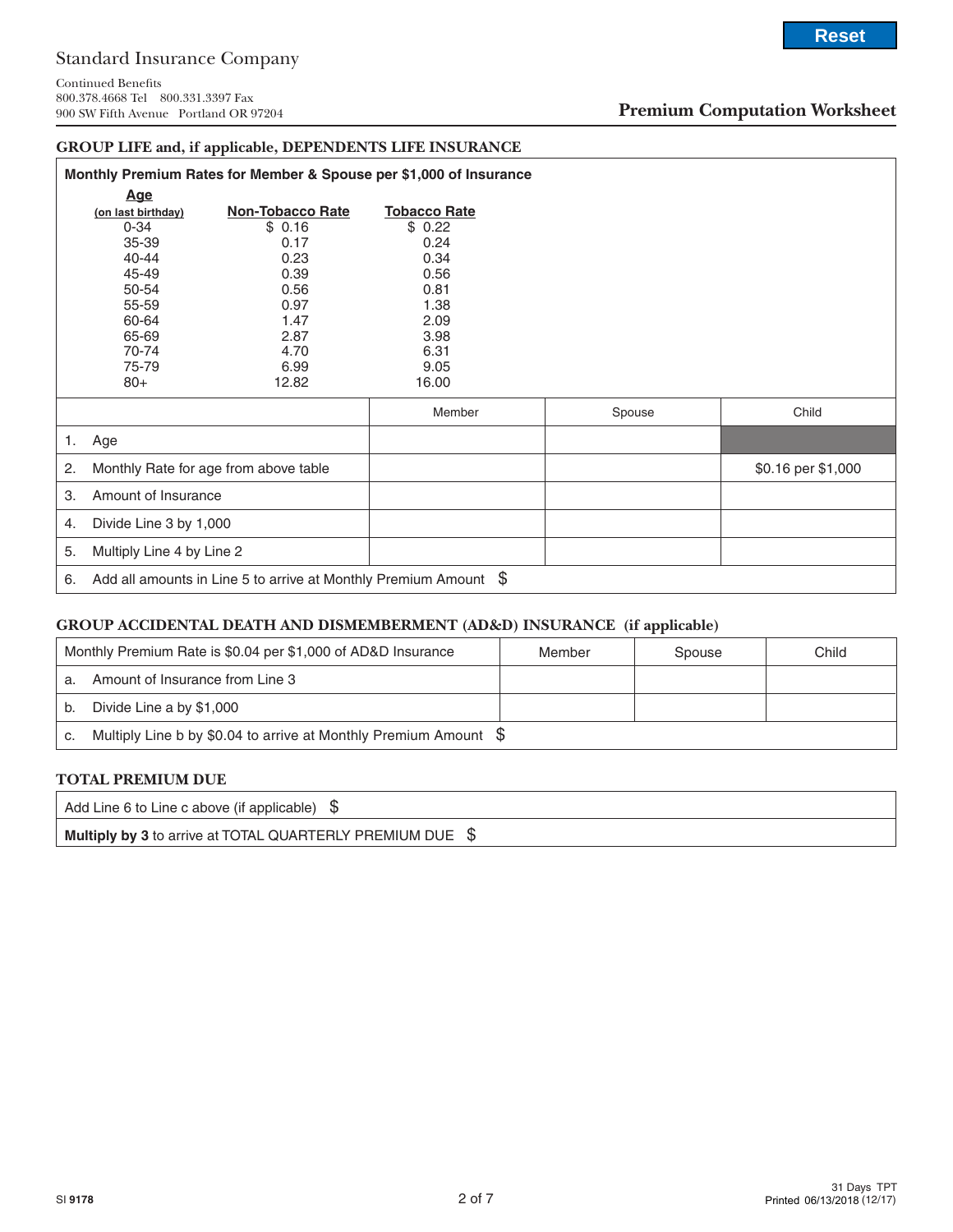# Standard Insurance Company

# *Please type or print.* **COMPLETE ENTIRE FORM.**

#### **1. MEMBER INFORMATION**

| Name (last, first, middle) |           |      |                              | Sex          |          |
|----------------------------|-----------|------|------------------------------|--------------|----------|
|                            |           |      |                              | Male         | Female   |
| Street address             |           | City |                              | <b>State</b> | Zip code |
|                            |           |      |                              |              |          |
| Social Security No.        | Telephone |      | Birthdate (month, day, year) |              |          |
|                            |           |      |                              |              |          |

# **2. DEPENDENTS INFORMATION (if applicable)**

| Spouse name (last, first, middle) | Spouse birthdate (month, day, year) |
|-----------------------------------|-------------------------------------|
|                                   |                                     |

#### **3. EMPLOYER INFORMATION**

| Name of group                                                                   | <b>Group Number</b>                        |  |  |  |  |
|---------------------------------------------------------------------------------|--------------------------------------------|--|--|--|--|
|                                                                                 |                                            |  |  |  |  |
| Name of employer (if different)                                                 | Employer HR Contact and Phone Number       |  |  |  |  |
|                                                                                 |                                            |  |  |  |  |
| Your occupation with the employer                                               |                                            |  |  |  |  |
|                                                                                 |                                            |  |  |  |  |
| Date you last worked for the employer                                           | Employment termination date (if different) |  |  |  |  |
|                                                                                 |                                            |  |  |  |  |
| If date you last worked and employment termination date differ, please explain: |                                            |  |  |  |  |
|                                                                                 |                                            |  |  |  |  |

# **4. ELIGIBILITY**

| Date you became insured under your Employer's coverage under the Group Policy                                                                                                                                |  |  |  |
|--------------------------------------------------------------------------------------------------------------------------------------------------------------------------------------------------------------|--|--|--|
| Have you been insured under your Employer's group life insurance plan for at least 12 consecutive months? $\Box$ Yes $\Box$ No                                                                               |  |  |  |
| Is your employment terminating due to medical reasons? $\Box$ Yes $\Box$ No                                                                                                                                  |  |  |  |
| Are you able to perform with reasonable continuity the material duties of at least one gainful occupation for which you are reasonably<br>fitted by education, training and experience? $\Box$ Yes $\Box$ No |  |  |  |
| Are you under the age of 65 on the date your employment terminates? $\Box$ Yes $\Box$ No                                                                                                                     |  |  |  |
| Have you or your spouse used tobacco in any form in the last 12 months? Member: $\Box$ Yes $\Box$ No Spouse: $\Box$ Yes $\Box$ No                                                                            |  |  |  |

# **5. AMOUNT OF INSURANCE COVERAGE REQUESTED**

|                                                                                                                                   | GROUP LIFE and, if applicable, DEPENDENTS LIFE INSURANCE | AD&D INSURANCE (if applicable) |  |  |
|-----------------------------------------------------------------------------------------------------------------------------------|----------------------------------------------------------|--------------------------------|--|--|
| Member                                                                                                                            | ъ                                                        |                                |  |  |
| Spouse                                                                                                                            | ъ                                                        | ۰D                             |  |  |
| Children                                                                                                                          | S                                                        | ۰D                             |  |  |
| T111<br>$T$ $C$<br>. 11. 1991 . 1992 . 1994 . 1994 . 1994 . 1994 . 1994 . 1994 . 1994 . 1994 . 1994 . 1994 . 1994 . 1994 . 1994 . |                                                          |                                |  |  |

Billing: If approved, you will be billed quarterly (every three months), at your home address. Premium must be received by the due date.

*(continued)*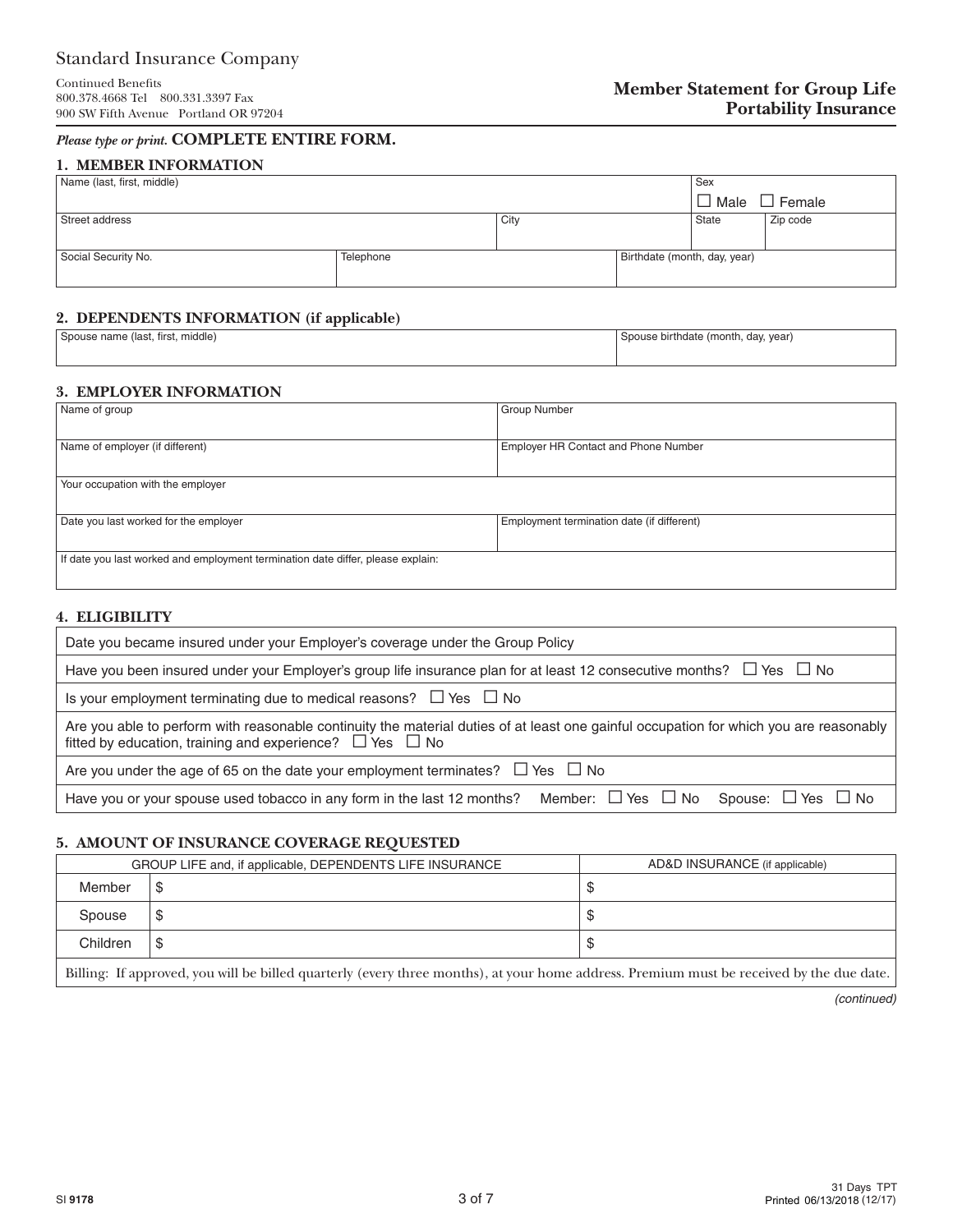# **6. BENEFICIARY**

This beneficiary designation applies to all of your Group Life Portability Insurance and Accidental Death and Dismemberment Insurance, if any.

If you name two or more beneficiaries in a class (primary or contingent): (1) Two or more surviving beneficiaries will share equally, unless you provide for unequal shares. (2) If you provide for unequal shares in a class, and two or more beneficiaries in that class survive, we will pay each surviving beneficiary his or her designated share. Unless you provide otherwise, we will then pay the share(s) otherwise due to any deceased beneficiary(ies) to the surviving beneficiaries pro rata based on the relationship that the designated percentage or fractional share of each surviving beneficiary bears to the total shares of all surviving beneficiaries. (3) If only one beneficiary in a class survives, we will pay the total death benefits to that beneficiary.

If no beneficiary (primary or contingent) survives you, payment will be made as provided in the Group Life Portability Insurance Policy.

Insurance on your Spouse or other Dependents, if any, is payable to you, if living, or as provided under the terms of the Group Life Portability Insurance Policy.

**Note:** If death occurs and a minor is the beneficiary, it may be necessary to have a guardian or a legal representative appointed before any death benefit can be paid.

#### **Primary**

| Full Name                                       |               | % of Benefit* | Address      |  |  |
|-------------------------------------------------|---------------|---------------|--------------|--|--|
| Social Security No. (if known)                  | Date of Birth | Telephone No. | Relationship |  |  |
| Full Name                                       |               | % of Benefit* | Address      |  |  |
| Social Security No. (if known)                  | Date of Birth | Telephone No. | Relationship |  |  |
| <b>Full Name</b>                                |               | % of Benefit* | Address      |  |  |
| Social Security No. (if known)<br>Date of Birth |               | Telephone No. | Relationship |  |  |
| *Persontage of Penefit Total must caugh 100%    |               |               |              |  |  |

\*Percentage of Benefit Total must equal 100%

#### **Contingent**

| Full Name                                     |               | % of Benefit** | Address      |  |
|-----------------------------------------------|---------------|----------------|--------------|--|
| Social Security No. (if known)                | Date of Birth | Telephone No.  | Relationship |  |
| Full Name                                     |               | % of Benefit** | Address      |  |
| Social Security No. (if known)                | Date of Birth | Telephone No.  | Relationship |  |
| Full Name                                     |               | % of Benefit** | Address      |  |
| Social Security No. (if known)                | Date of Birth | Telephone No.  | Relationship |  |
| **Percentage of Benefit Total must equal 100% |               |                |              |  |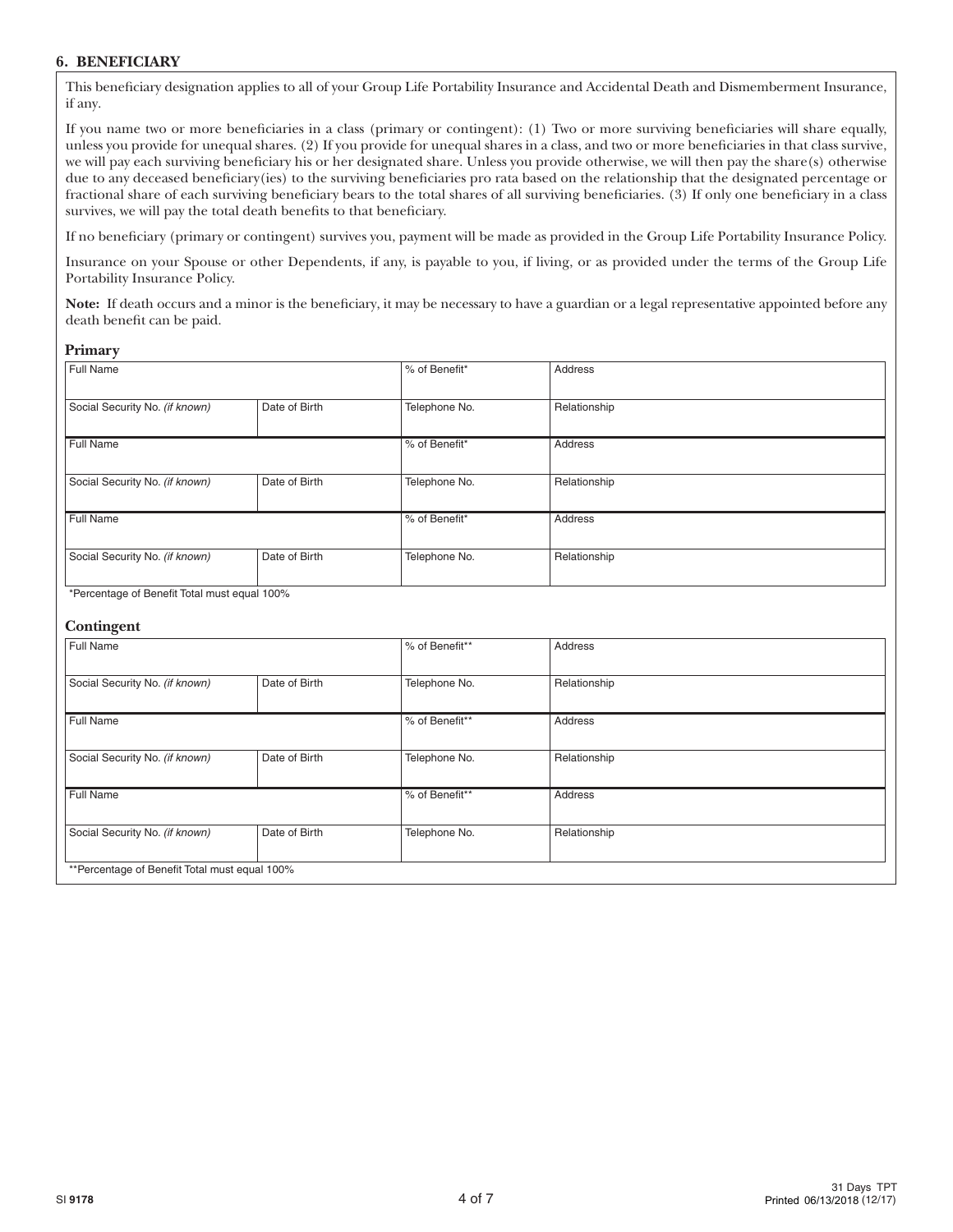# **7. AGREEMENT**

I hereby apply for Group Life Portability Insurance.

I agree that no coverage will take effect until it is approved in writing by Standard Insurance Company. I understand that if my request is not accepted, any premium advanced by me will be refunded.

I understand that if I do not designate a beneficiary in the Beneficiary section on the preceding page, payment of any benefit will be made in accordance with the Benefit Payment and Beneficiary Provisions of the Group Life Portability Insurance Policy.

I hereby represent that all statements contained herein are complete and true to the best of my knowledge and belief, and that I meet all eligibility requirements. I have read and understand the information herein, including the applicable Fraud Notice below.

# **FRAUD NOTICES**

FOR RESIDENTS OF ARKANSAS, DISTRICT OF COLUMBIA, KENTUCKY, LOUISIANA, MAINE, NEW MEXICO, OHIO, OKLAHOMA, TENNESSEE AND WASHINGTON: Some states require us to inform you that any person who knowingly and with intent to injure, defraud or deceive an insurance company, or other person, files a statement containing false or misleading information concerning any fact material hereto commits a fraudulent insurance act which is subject to civil and/or criminal penalties, depending upon the state. Such actions may be deemed a felony and substantial fines may be imposed.

FOR RESIDENTS OF COLORADO: It is unlawful to knowingly provide false, incomplete or misleading facts or information to an insurance company for the purpose of defrauding or attempting to defraud the company. Penalties may include imprisonment, fines, denial of insurance, and civil damages. Any insurance company or agent of an insurance company who knowingly provides false, incomplete, or misleading facts or information to the policyholder or claimant for the purpose of defrauding or attempting to defraud the policyholder or claimant with regard to a settlement or award payable from insurance proceeds shall be reported to the Colorado division of insurance within the department of regulatory agencies.

FOR RESIDENTS OF FLORIDA: Any person who knowingly and with intent to injure, defraud or deceive an insurance company, files a statement of claim or an application containing false, incomplete or misleading information is guilty of a felony of the third degree.

FOR RESIDENTS OF MARYLAND AND RHODE ISLAND: Any person who knowingly or willfully presents a false or fraudulent claim for payment of a loss or benefit or who knowingly or willfully presents false information in an application for insurance is guilty of a crime and may be subject to fines and confinement in prison.

FOR RESIDENTS OF PENNSYLVANIA: Any person who knowingly and with intent to defraud any insurance company or other person files an application for insurance or statement of claim containing any materially false information or conceals for the purpose of misleading, information concerning any fact material thereto commits a fraudulent insurance act, which is a crime and subjects such person to criminal and civil penalties.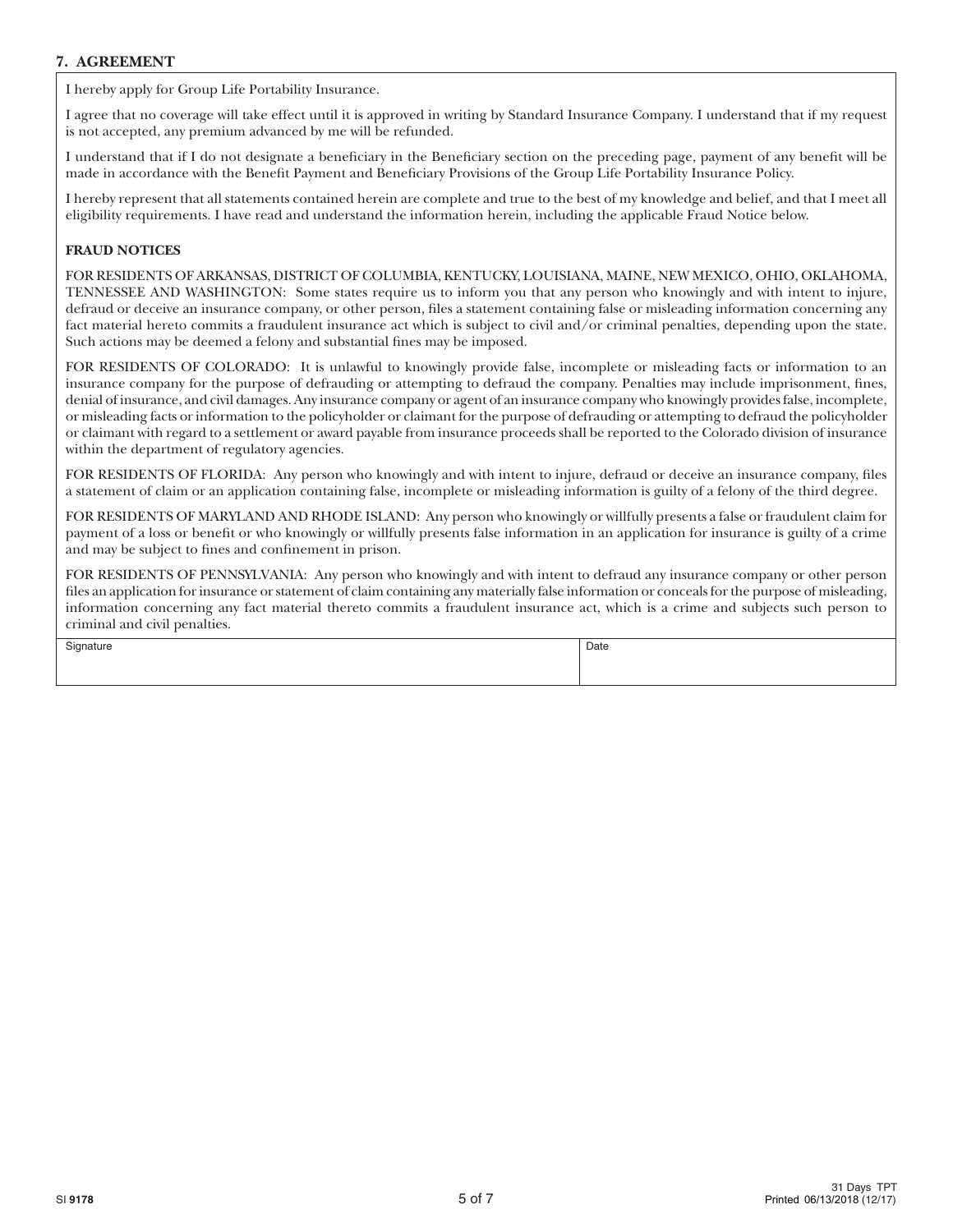# Standard Insurance Company

#### *Please type or print.* **ENTIRE FORM MUST BE COMPLETED BY EMPLOYER.**

#### **1. MEMBER INFORMATION**

| Full name                                                        | Sex              |                  |  |  |
|------------------------------------------------------------------|------------------|------------------|--|--|
|                                                                  |                  | Male<br>l Female |  |  |
| Social Security No.                                              | <b>Birthdate</b> | Occupation       |  |  |
|                                                                  |                  |                  |  |  |
|                                                                  |                  |                  |  |  |
| Member's Insurance Class, if any, as defined by the Group Policy |                  |                  |  |  |
|                                                                  |                  |                  |  |  |
|                                                                  |                  |                  |  |  |

#### **2. EMPLOYER INFORMATION**

| Group name                                                                                                | Employer name (if different)                                                   |  |  |  |
|-----------------------------------------------------------------------------------------------------------|--------------------------------------------------------------------------------|--|--|--|
| Group number                                                                                              | Effective date of Employer's coverage under the Group Policy with The Standard |  |  |  |
|                                                                                                           |                                                                                |  |  |  |
| Is the Member's Group Life Insurance terminating because employment is ending? $\square$ Yes $\square$ No |                                                                                |  |  |  |
| If yes, date employment ended                                                                             | Date coverage ends                                                             |  |  |  |
| Date Member last worked                                                                                   |                                                                                |  |  |  |
| If no, reason for termination of Member's Group Life Insurance                                            |                                                                                |  |  |  |
|                                                                                                           |                                                                                |  |  |  |
| Is employment terminating due to medical reasons? $\Box$ Yes $\Box$ No                                    |                                                                                |  |  |  |
| Original effective date of Member's coverage as your Employee (including with your prior carrier)         |                                                                                |  |  |  |

#### **3. AMOUNT OF INSURANCE**

| GROUP LIFE and, if applicable, DEPENDENTS LIFE INSURANCE |            |                            | AD&D INSURANCE (if applicable) |
|----------------------------------------------------------|------------|----------------------------|--------------------------------|
| Member                                                   | Basic<br>− | Additional (if applicable) | w                              |
| Spouse                                                   | œ          |                            | w                              |
| Children                                                 | S          |                            | w                              |

# **4. ANNUAL EARNINGS**

| Annual earnings on the last day of active work          |
|---------------------------------------------------------|
| Date of the last pay increase/decrease                  |
| Annual earnings prior to the last pay increase/decrease |

#### **5. EMPLOYER AUTHORIZATION**

| I hereby represent that the above information is true and complete to the best of my knowledge. In addition, I acknowledge I have read<br>the Fraud Notice on the next page. |                         |  |  |  |
|------------------------------------------------------------------------------------------------------------------------------------------------------------------------------|-------------------------|--|--|--|
| Signature of authorized representative                                                                                                                                       | Date                    |  |  |  |
| Name and title (please print or type)                                                                                                                                        |                         |  |  |  |
| Address                                                                                                                                                                      | Direct telephone number |  |  |  |

#### **6. ATTACHMENTS**

# **PLEASE ATTACH COPIES OF ALL LIFE ENROLLMENT FORMS**

**Note:** If enrollment forms are not provided, it may prevent us from approving the application.